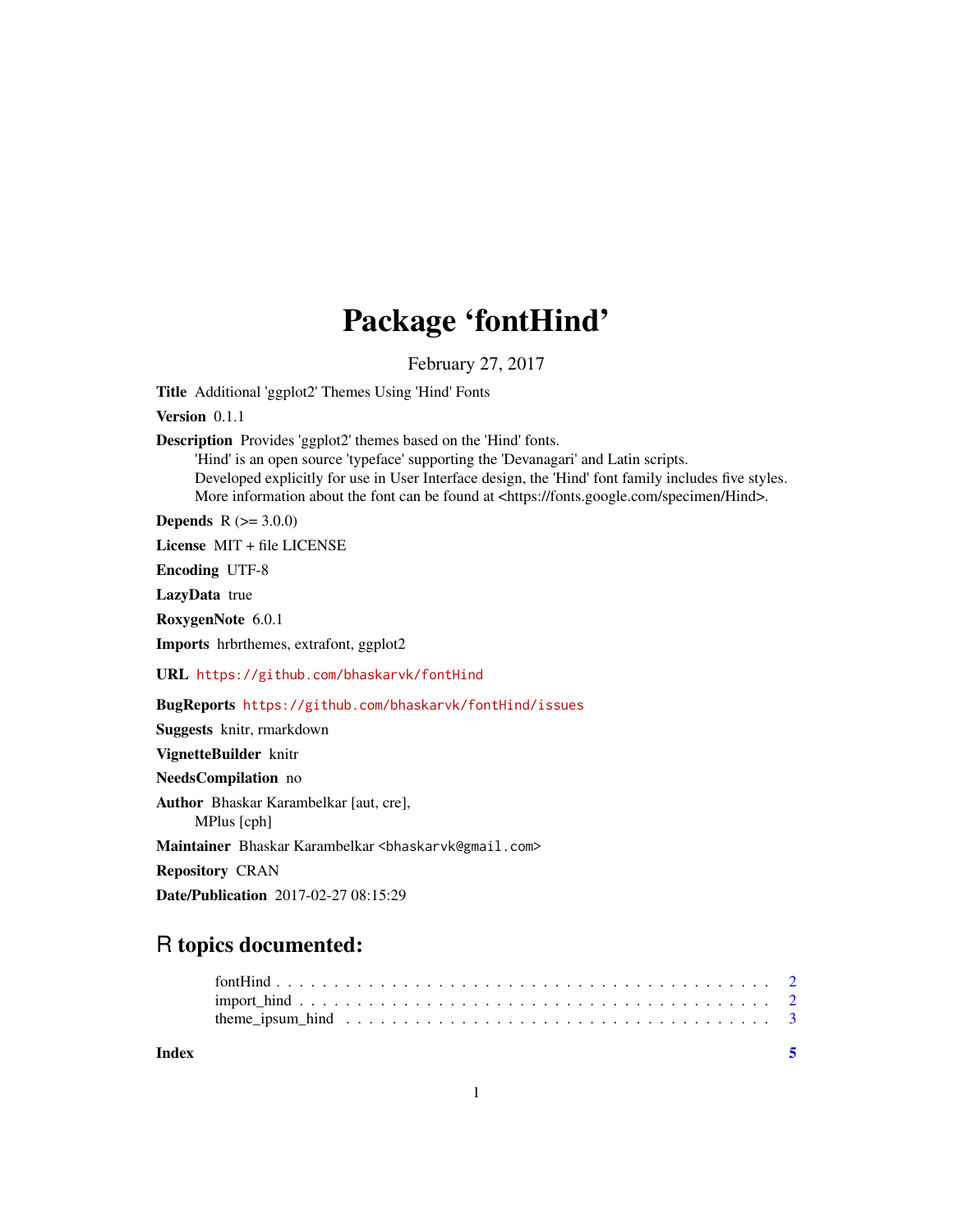<span id="page-1-0"></span>

#### Description

This is an add-on pacakge for [hrbrthemes](#page-0-0) pacakge. It provides seven ggplot2 themes based on [Hind](https://fonts.google.com/specimen/Hind) fonts.

#### Hind Fonts

Hind is an Open Source typeface supporting the Devanagari and Latin scripts. Developed explicitly for use in User Interface design, the Hind font family includes five styles. More information about the font can be found at <https://fonts.google.com/specimen/Hind>.

#### One-time setup

Before using this theme you need to call [import\\_hind\(](#page-1-1)) which will import the Hind fonts in your [extrafont](#page-0-0) database. Then you will need to install the Hind fonts in the directory mentioned in the output of [import\\_hind\(](#page-1-1)) as per your operating system's way of installing fonts.

<span id="page-1-1"></span>import\_hind *Import Hind font for use in* [hrbrthemes-package](#page-0-0)*.*

#### Description

Import Hind font for use in [hrbrthemes-package](#page-0-0).

#### Usage

import\_hind()

#### Note

This will take care of ensuring PDF/PostScript usage. The location of the font directory is displayed after the base import is complete. It is highly recommended that you install them on your system the same way you would any other font you wish to use in other programs.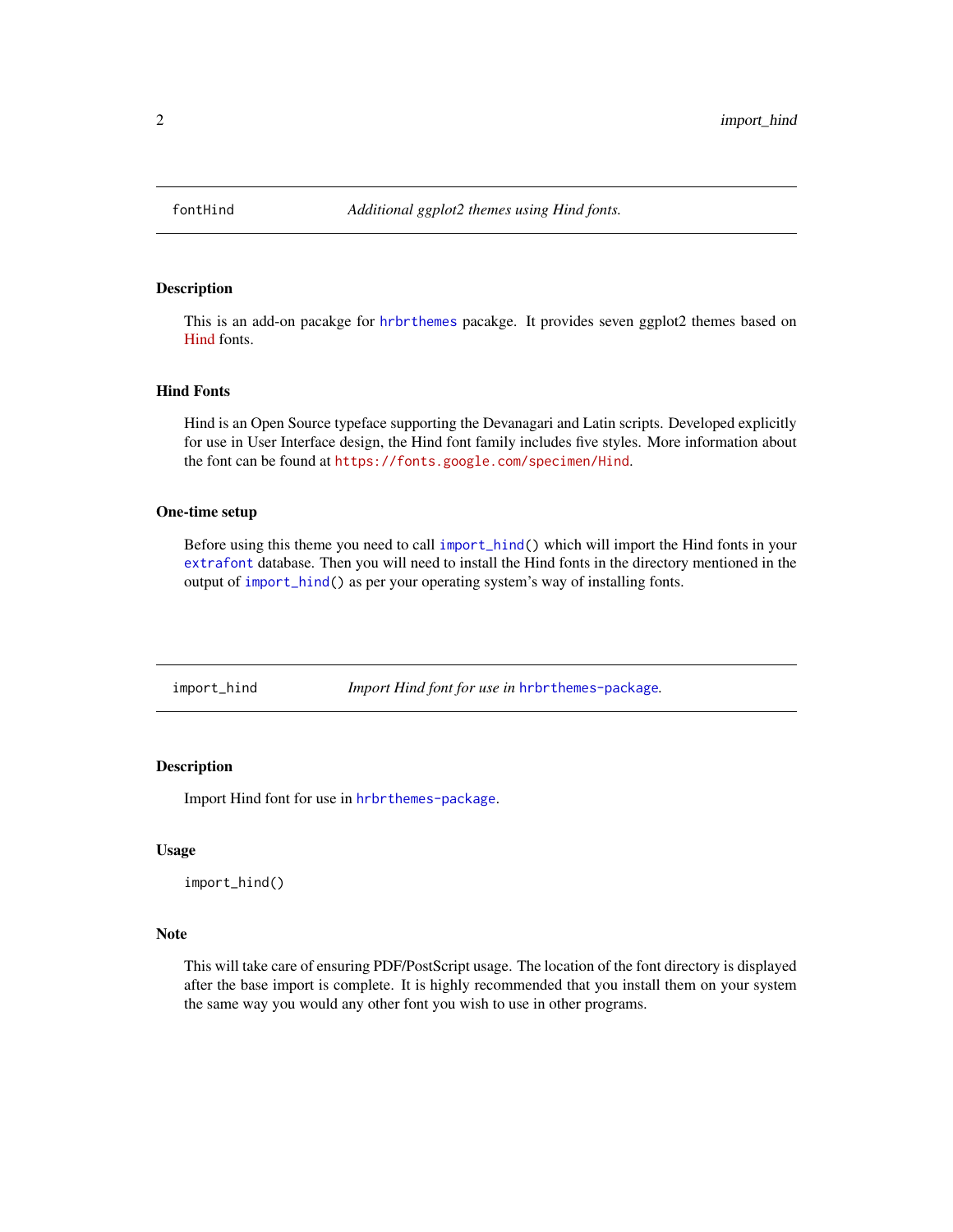<span id="page-2-0"></span>theme\_ipsum\_hind *ggplot2 theme based on Hind fonts.*

#### Description

[Hind](https://fonts.google.com/specimen/Hind) Hind is an Open Source typeface supporting the Devanagari and Latin scripts. Developed explicitly for use in User Interface design, the Hind font family includes five styles.

#### Usage

```
theme_ipsum_hind(base_family = "Hind", plot_title_family = "Hind-SemiBold",
subtitle_family = "Hind-Medium", strip_text_family = "Hind Medium",
caption_family = "Hind-Light", axis_title_family = "Hind Medium", ...)
```
#### Arguments

| base_family       | base font family and size                                                 |  |  |  |
|-------------------|---------------------------------------------------------------------------|--|--|--|
| plot_title_family |                                                                           |  |  |  |
|                   | plot title family, face, size and margi                                   |  |  |  |
| subtitle_family   |                                                                           |  |  |  |
|                   | plot subtitle family, face and size                                       |  |  |  |
| strip_text_family |                                                                           |  |  |  |
|                   | facet label font family, face and size                                    |  |  |  |
|                   | caption_family plot caption family, face, size and margin                 |  |  |  |
| axis_title_family |                                                                           |  |  |  |
|                   | axis title font family, face and size                                     |  |  |  |
| .                 | Arguments passed on to hrbrthemes:: theme_ipsum                           |  |  |  |
|                   | <b>base_size</b> base font family and size                                |  |  |  |
|                   | plot_title_face plot title family, face, size and margi                   |  |  |  |
|                   | plot_title_size plot title family, face, size and margi                   |  |  |  |
|                   | plot_title_margin plot title family, face, size and margi                 |  |  |  |
|                   | subtitle_family plot subtitle family, face and size                       |  |  |  |
|                   | subtitle_face plot subtitle family, face and size                         |  |  |  |
|                   | subtitle_size plot subtitle family, face and size                         |  |  |  |
|                   | <b>subtitle_margin</b> plot subtitle margin bottom (single numeric value) |  |  |  |
|                   | strip_text_face facet label font family, face and size                    |  |  |  |
|                   | strip_text_size facet label font family, face and size                    |  |  |  |
|                   | caption_face plot caption family, face, size and margin                   |  |  |  |
|                   | caption_size plot caption family, face, size and margin                   |  |  |  |
|                   | caption_margin plot caption family, face, size and margin                 |  |  |  |
|                   | axis_title_face axis title font family, face and size                     |  |  |  |
|                   | axis_title_size axis title font family, face and size                     |  |  |  |
|                   | axis_title_just axis title font justification, one of [blmcrt]            |  |  |  |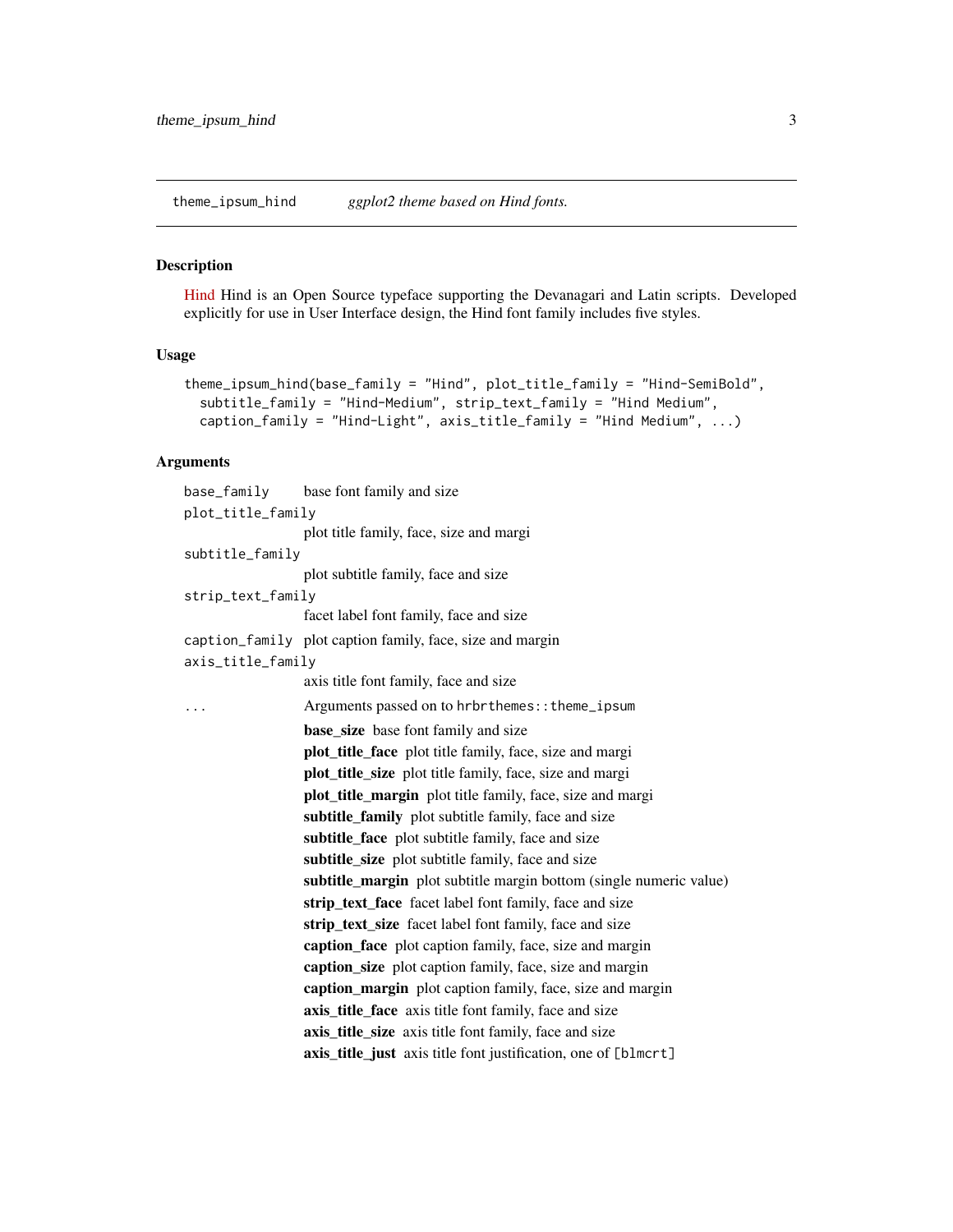<span id="page-3-0"></span>plot\_margin plot margin (specify with [ggplot2::margin\)](#page-0-0) grid panel grid (TRUE, FALSE, or a combination of X, x, Y, y) axis add x or y axes? TRUE, FALSE, "xy" ticks ticks if TRUE add ticks

#### Why Arial Narrow?

First and foremost, Arial Narrow is generally installed by default or readily available on any modern system, so it's "free"-ish; plus, it is a condensed font with solid default kerning pairs and geometric numbers.

#### Building upon theme\_ipsum

The function is setup in such a way that you can customize your own one by just wrapping the call and changing the parameters. See source for examples.

#### Gotchas

There are distinctions between font names and various devices. Names that work for display graphics devices and bitmap ones such as png may not work well for PostScript or PDF ones. You may need two versions of a font-based theme function for them to work in a particular situation. This situation usually only arises when using a newer font with many weights but somewhat irregular internal font name patterns.